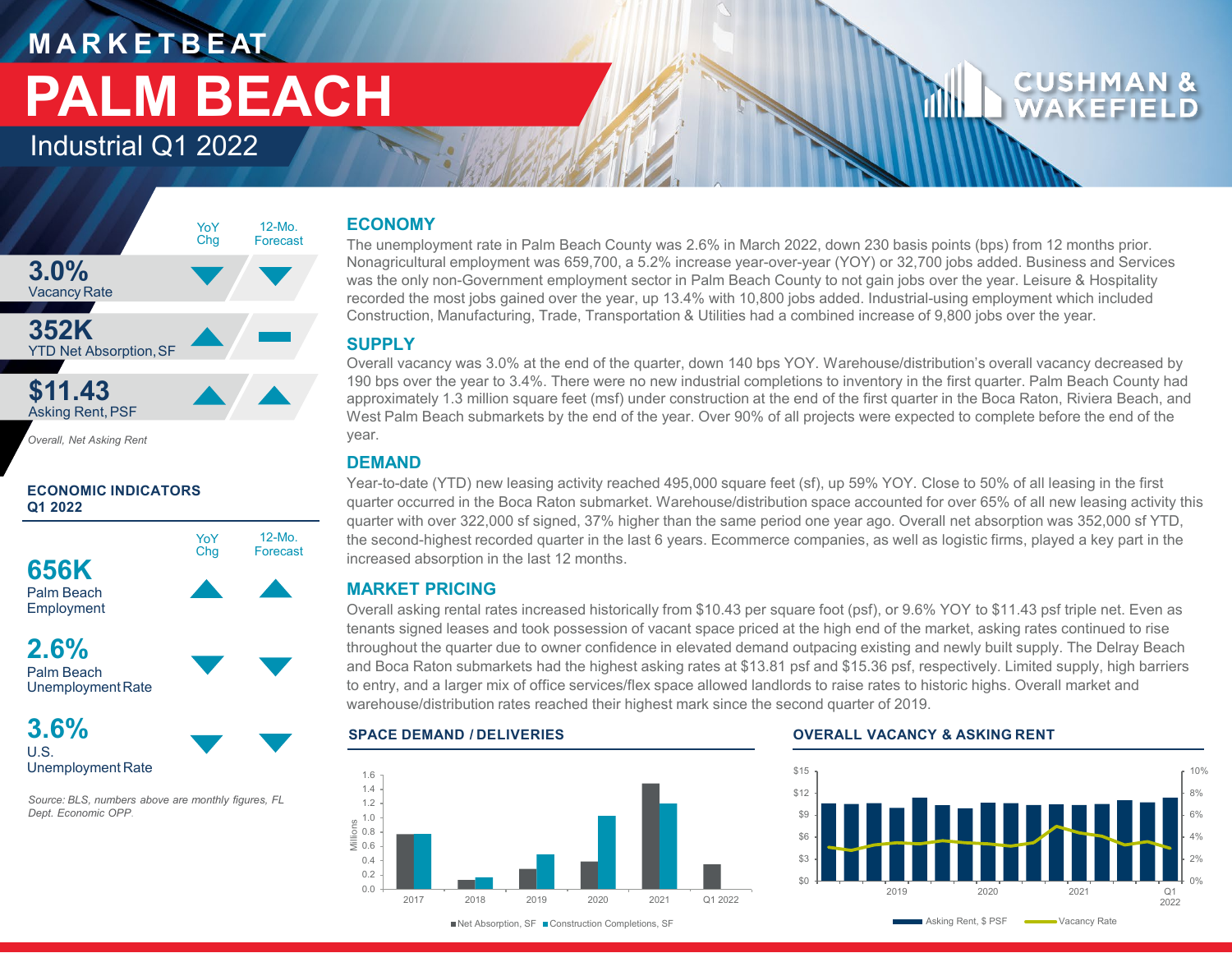### **M A R K E T B E AT** Industrial Q1 2022 **PALM BEACH**

# $\mathsf{c}\hspace{.04cm}\mathsf{u}$

#### **MARKET STATISTICS**

| <b>SUBMARKET</b>         | <b>INVENTORY</b><br>(SF) | <b>OVERALL</b><br><b>VACANT (SF)</b> | <b>OVERALL</b><br><b>VACANCY RATE</b> | <b>YTD OVERALL</b><br><b>NET</b><br><b>ABSORPTION</b><br>(SF) | <b>YTD LEASING</b><br><b>ACTIVITY (SF)</b> | <b>UNDER</b><br><b>CONSTRUCTION</b><br>(SF) | <b>YTD CONSTR</b><br><b>COMPLETIONS</b><br>(SF) | <b>OVERALL</b><br><b>WEIGHTED AVG</b><br><b>NET RENT (MF)</b> | <b>OVERALL</b><br><b>WEIGHTED AVG</b><br><b>NET RENT (OS)</b> | <b>OVERALL</b><br><b>WEIGHTED AVG</b><br><b>NET RENT (W/D)</b> |
|--------------------------|--------------------------|--------------------------------------|---------------------------------------|---------------------------------------------------------------|--------------------------------------------|---------------------------------------------|-------------------------------------------------|---------------------------------------------------------------|---------------------------------------------------------------|----------------------------------------------------------------|
| Boca Raton               | 6,703,275                | 197,637                              | 3.00%                                 | $-4,122$                                                      | 247.077                                    | 259,117                                     | $\Omega$                                        | \$15.75                                                       | \$15.77                                                       | \$14.75                                                        |
| Jupiter                  | 4,578,040                | 212,575                              | 4.60%                                 | 153,981                                                       | 165,356                                    |                                             | $\mathbf{0}$                                    | N/A                                                           | \$16.75                                                       | \$8.50                                                         |
| Delray Beach             | 1,823,390                | 18,303                               | 1.00%                                 | $-761$                                                        | 3,035                                      |                                             | $\Omega$                                        | N/A                                                           | \$13.50                                                       | \$15.00                                                        |
| Boynton Beach            | 3,254,576                | 62,826                               | 1.90%                                 | 54,743                                                        | 7,196                                      |                                             | $\Omega$                                        | N/A                                                           | N/A                                                           | \$10.74                                                        |
| Lake Worth               | 1,565,111                |                                      | $\Omega$                              |                                                               | $\Omega$                                   | $\Omega$                                    | $\Omega$                                        | N/A                                                           | N/A                                                           | N/A                                                            |
| Riviera Beach            | 8,049,110                | 88,850                               | 1.10%                                 | 10,740                                                        | 18,000                                     | 371,949                                     | $\mathbf{0}$                                    | \$8.72                                                        | N/A                                                           | \$7.23                                                         |
| West Palm Beach          | 13,971,927               | 627,845                              | 4.50%                                 | 137,102                                                       | 55,071                                     | 652,291                                     | 0                                               | \$7.99                                                        | \$13.24                                                       | \$10.46                                                        |
| <b>PALM BEACH TOTALS</b> | 39,945,429               | 1,208,036                            | 3.00%                                 | 351,683                                                       | 495,735                                    | 1,283,357                                   |                                                 | \$8.93                                                        | \$15.21                                                       | \$10.83                                                        |

*\*Rental rates reflect weighted net asking \$psf/year* MF = Manufacturing OS = Office Service/Flex W/D = Warehouse/Distribution

| <b>PRODUCT TYPE</b>      | <b>INVENTORY</b><br>(SF) | <b>OVERALL</b><br><b>VACANT (SF)</b> | <b>OVERALL</b><br><b>VACANCY RATE</b> | <b>OTR OVERALL NET</b><br><b>ABSORPTION (SF)</b> | YTD OVERALL NET'<br><b>ABSORPTION (SF)</b> | <b>YTD LEASING</b><br><b>ACTIVITY (SF)</b> | <b>UNDER</b><br><b>CONSTRUCTION (SF) COMPLETIONS (SF)</b> | <b>YTD CONSTR</b> | <b>OVERALL WEIGHTED</b><br><b>AVG NET RENT</b> |
|--------------------------|--------------------------|--------------------------------------|---------------------------------------|--------------------------------------------------|--------------------------------------------|--------------------------------------------|-----------------------------------------------------------|-------------------|------------------------------------------------|
| Manufacturing            | 6,661,205                | 102,732                              | 1.50%                                 | $-37,112$                                        | $-37.112$                                  |                                            |                                                           |                   | \$8.93                                         |
| Office Services/Flex     | 4,965,976                | 133,597                              | 2.70%                                 | 30,074                                           | 30,074                                     | 173,288                                    |                                                           |                   | \$15.21                                        |
| Warehouse/Distribution   | 28,318,248               | 971.707                              | 3.40%                                 | 358,721                                          | 358,721                                    | 322.447                                    | 1.283.357                                                 |                   | \$10.83                                        |
| <b>PALM BEACH TOTALS</b> | 39.945.429               | 1.208.036                            | 3.00%                                 | 351.683                                          | 351.683                                    | 495.735                                    | 1.283.357                                                 |                   | \$11.43                                        |

*\*Rental rates reflect weighted net asking \$psf/year*

#### **KEY LEASE TRANSACTIONS Q1 2022**

| <b>PROPERTY</b>                  | <b>SUBMARKET</b> | <b>TENANT</b>                        | <b>RSF</b> | <b>TYPE</b> |
|----------------------------------|------------------|--------------------------------------|------------|-------------|
| 15601 Park of Commerce Boulevard | Jupiter          | Exacore Fabrication, LLC             | 164,806    | New Lease   |
| 5600 Broken Sound Blvd NW        | Boca Raton       | Nations Safe Driver (Sale/Leaseback) | 143,530    | New Lease   |
| 160 Yamato Road                  | Boca Raton       | Tamko- N B Handy Company             | 50,000     | New Lease   |

*\*Renewals not included in leasing statistics*

#### **KEY SALES TRANSACTIONS Q1 2022**

| <b>PROPERTY</b>           | <b>SUBMARKET</b> | <b>SELLER / BUYER</b>                                |         | <b>PRICE/S PSF</b> |
|---------------------------|------------------|------------------------------------------------------|---------|--------------------|
| 1601 Hill Avenue          | West Palm Beach  | Alliance Partners   Avid Asset Management, LLC       | 220.625 | \$22.0M   \$100    |
| 5600 Broken Sound Blvd NW | Boca Raton       | Nation Safe Drivers   Oak Street Real Estate Capital | 93,358  | $$15.6M$   \$168   |
| 1400 Northpoint Parkway   | West Palm Beach  | Prologis   Equus Capital Partners, Ltd.              | 83,520  | $$19.5M$$   \$234  |